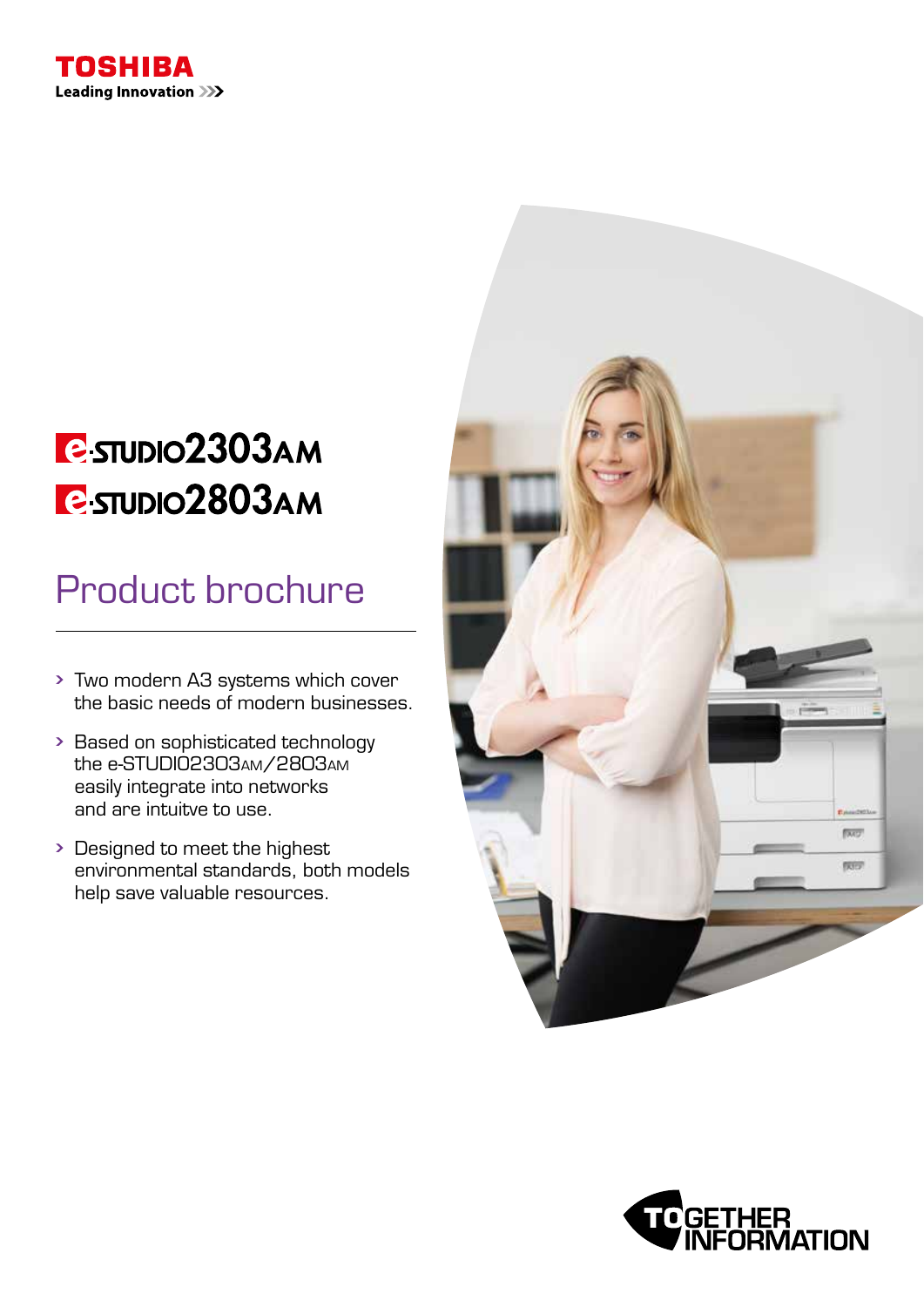## KEY FEATURES

- 1 Compact A3 systems with print, colour scan and copy function to cover the most relevant requirements.
- **2** Easy to integrate and operate for utmost efficiency.
- **3** Excellent image quality for documents which impress.
- 4 Energy save modes for optimised usage and intelligent resource management.

### Reliable top-performance for enhanced productivity.

### **BENEFITS**

With an output speed of 23 and 28 pages per minute the e-STUDIO2303am/2803am can easily keep up with the needs of today's businesses. Their outstanding image quality will give your documents a professional look and leave a lasting impression with your business partners.

#### Uncompromised ease-of-use

For you to benefit from the sophisticated technology the systems are based on, we have ensured they are easy and intuitive to use.

- Easy integration into existing networks
	- With the optional e-BRIDGE Fleet Managemet System not only the set-up of the models is easy, even the administration is intuitive and will save valuable time.
- > Intuitive usage of all functions
	- Complex as the functionality is, it is nevertheless easy to use. No matter whether you want to print, scan or copy - via the user interface all features are just a click away.

### **CONFIGURATION**

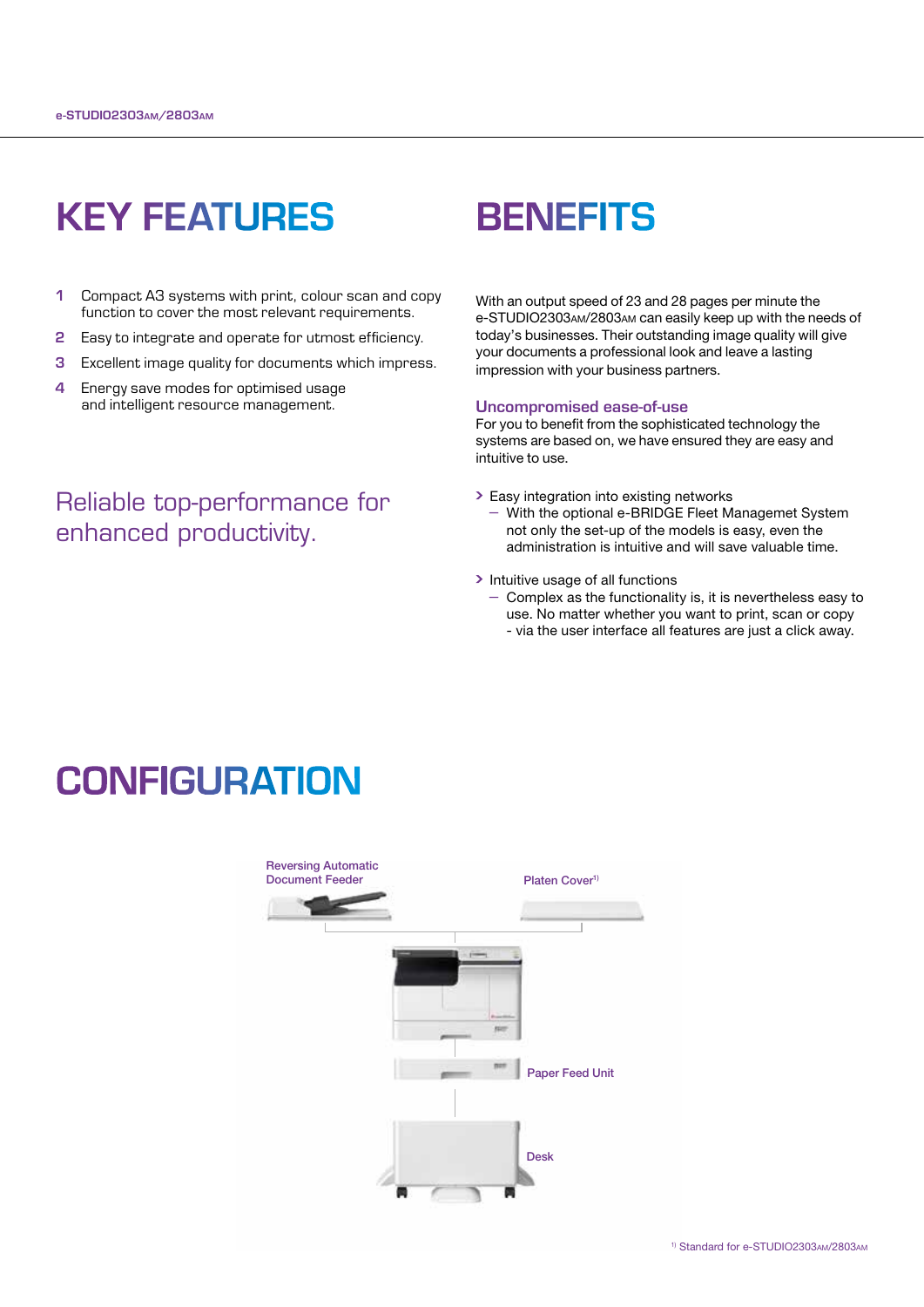## **SPECIFICATIONS**

#### **General**

| <b>Print &amp; Copy Speed</b>  | 23/28 ppm (A4)<br>14/14 ppm (A3)                                           |
|--------------------------------|----------------------------------------------------------------------------|
| Warm-up Time                   | Approx. 18 seconds                                                         |
| Paper Size & Weight            | Cassette: A5R-A3, 64-80 $q/m^2$<br>Bypass: A5R-A3, 52-216 g/m <sup>2</sup> |
| <b>Paper Capacity</b>          | 1x 250 sheets (Cassette), 1x 100 sheets (Bypass)<br>Maximum 600 sheets     |
| <b>Inner Output Tray</b>       | 100-sheet capacity                                                         |
| Automatic Duplex <sup>1)</sup> | A5R-A3, 64-80 g/m <sup>2</sup>                                             |
| <b>Memory</b>                  | 512 MB RAM                                                                 |
| Interface                      | 10Base-T/100Base-TX (incl. IPv6),<br>High Speed USB 2.0                    |
| Dimensions & Weight            | 575 x 540 x 402 mm (W x D x H), 25.5 kg                                    |
| Starter kit                    | Toner, Drum, Developer                                                     |
|                                |                                                                            |

#### **Copy**

| Resolution                    | Scan: 600 x 600 dpi<br>Print: 2,400 x 600 dpi with smoothing                               |
|-------------------------------|--------------------------------------------------------------------------------------------|
| <b>First Copy Output Time</b> | Approx. 6.4 seconds                                                                        |
| Zoom                          | 25-400% (Platen), 25-200% (RADF) <sup>1)</sup>                                             |
| Copy Modes                    | Text, Text/Photo, Photo, Background erase                                                  |
| <b>Copy Functions</b>         | Copy templates, ID Card Copy, Edge Erase,<br>2-in-1 / 4-in-1 mode, Auto sort <sup>2)</sup> |

#### System & Security

| <b>Device Management</b>         | e-BRIDGE Fleet Management System <sup>1)</sup> , TopAccess<br>for remote administration and configuration |
|----------------------------------|-----------------------------------------------------------------------------------------------------------|
| <b>System Features</b>           | Internal toner recycling, Energy-saving modes                                                             |
| <b>Accounting &amp; Security</b> | 100 department codes, IP and MAC address filter                                                           |

#### Print

| <b>Resolution</b>                   | Maximum 2,400 x 600 dpi with smoothing                                                        |
|-------------------------------------|-----------------------------------------------------------------------------------------------|
| <b>Page Description</b><br>Language | Graphic Device Interface                                                                      |
| <b>Supported Systems</b>            | Windows 8/7/Vista/Server 2008 SP2 (32/64 bit),<br>Windows Server 2012/Server 2008 R2 (64 bit) |
| <b>Print Functions</b>              | Print from USB, Multiple pages per sheet,<br>Toner save mode                                  |

#### **Scan**

| Resolution            | Maximum 600 x 600 dpi                                          |
|-----------------------|----------------------------------------------------------------|
| <b>Scan Speed</b>     | Monochrome/Colour: 25/22 ipm (200 dpi)                         |
| <b>Scan Modes</b>     | Colour, Greyscale, Monochrome                                  |
| <b>File Formats</b>   | JPEG, Multi/Single Page TIFF/PDF<br>(via e-STUDIO Scan Editor) |
| <b>Scan Functions</b> | Scan templates, Scan to USB, Local TWAIN scan                  |

#### **Options**

Automatic Duplex Unit A5R-A3, 64-80 g/m<sup>2</sup> RADF 50-sheet capacity,

#### Desk

1) Optional 2) Requires RADF

A5R-A3, 50-104 g/m<sup>2</sup> Paper Feed Unit 1x 250-sheet capacity, A5R-A3, 64-80 g/m<sup>2</sup>

#### EF.  $\frac{2}{\sqrt{2}}$ Windows<br>Server 2012